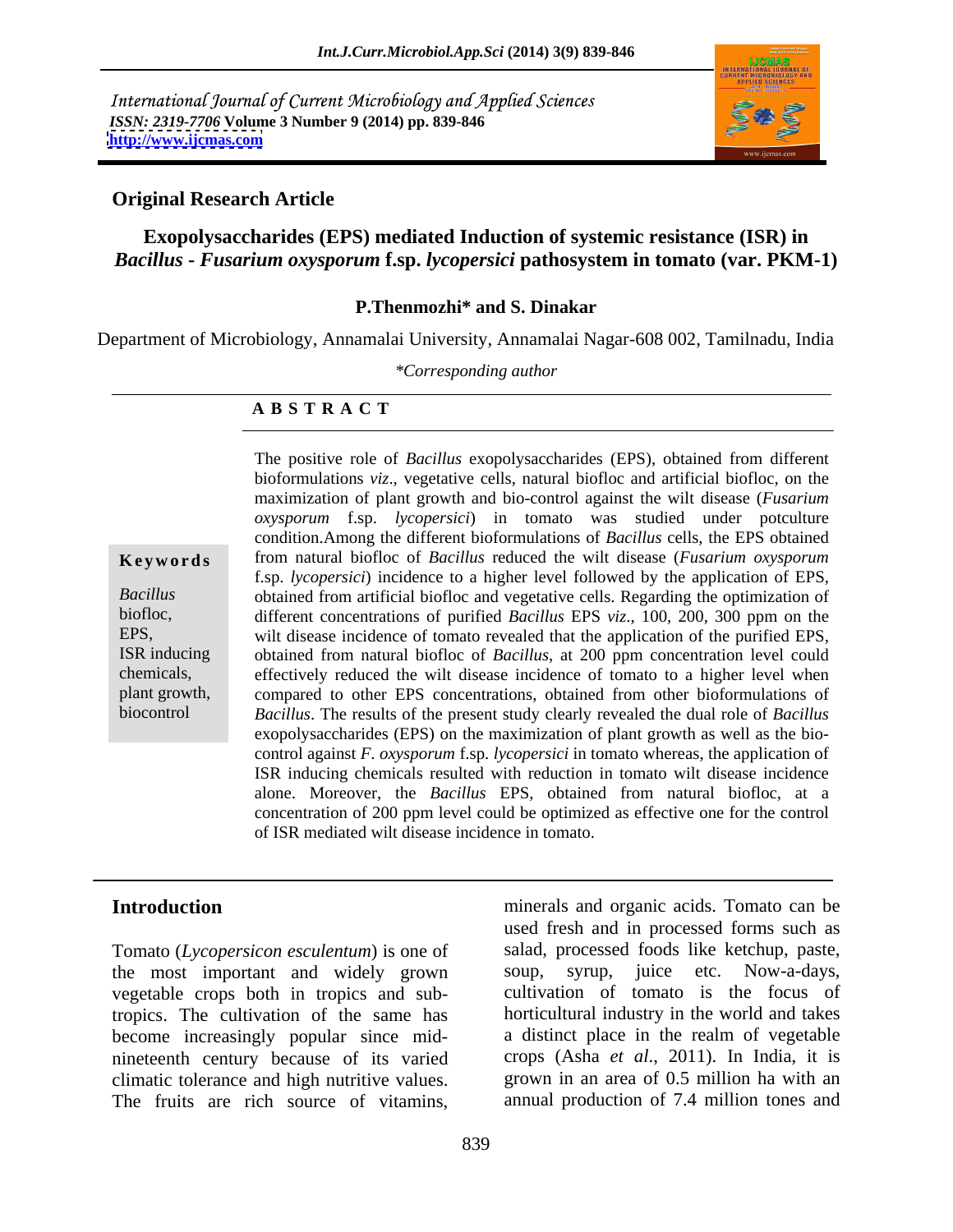productivity of 14.3 tones  $ha^{-1}$  The Gram positive, spore forming bacteria Erode (Anonymous, 1997). The comato has already been reported

The wilt disease, caused by *F. oxysporum* f.sp. *lycopersici*, is one of the most the soil-borne plant pathogen, and it is

Now-a-days, tomato production pesticides to enhance the per hectare yield of resistance (ISR) against various sysnthetic chemicals are too expensive for phytopathogens can also occur due to the

sustainable production in tomato. PGPR undertaken with an aim to elucidate the mediated Induced systemic resistance (ISR) positive role of Bacillus EPS, obtained from against wilt pathogen seems to be a promising approach in the reduction of biological and environmental hazards posed by the application of synthetic chemical pesticides.

(Shanmugasundaram, 2004; Latha *et al.*, *viz., Bacillus* sp. has been described as an 2009). In Tamilnadu, tomato is cultivated in fefective PGPR (Kundu and Gaur, 1980; about 21,055 ha in the districts of Theni, Petersen *et al*., 1996) and the ubiquitous Madurai, Coimbatore, Dharmapuri and occurrence of same from the rhizosphere of destructive fungal disease of tomato, causing *Bacillus* sp. against *F. oxysporum* has been an yield loss upto 30-40 per cent (Asha *et*  well documented (Islam *et al*., 2012). *al*., 2011). *Fusarium oxysporum* is one of Hence, the development and deployment of widely distributed in various soil types, bioinoculant, will be the suitable biological worldwide (Fravel *et al*., 2003). approach for the maximization of growth *viz*., *Bacillus* sp. has been described as an effective PGPR (Kundu and Gaur, 1980; tomato has already been reported (Guemouri-Athmani *et al*., 2000; Von der Weid *et al*., 2000; Faria da Mota *et al*., 2002). Moreover, the antifungal activity of this organism, as an agricultural and yield in tomato.

management strategies mainly focus on the The positive role of bacterial EPS, as an use of synthetic chemical fertilizers and elicitor, for the induction of systemic the crop. The persistant, injudicious use of phytopathogens of different crop species has these chemicals has toxic effects on non-been already reported (Haggag, 2007 and target microorganisms of the soil and can Kyungseok *et al*., 2008).The role of EPS cause undesirable changes in the from a PGPR, *Burkholderia gladioli* IN 26, environment, also. Moreover, these on the elicitation of ISR against the resource poor farmers. The possible in cucumber (Kyungseok *et al*., 2008). A emergence of pesticide resistant purified EPS induced the expression of usage of the same (Lal and Soil, 2004). against *Colletotrichum orbiculare* on Recently, a biological approach of using protection was noted when seeds were plant growth promoting rhizobacteria soaked in EPS at 200 ppm concentration. (PGPR) was attempted to reduce the drastic Eventhough, many reports suggested the effects caused by consistant use of synthetic positive role of *Bacillus* inoculation in chemical pesticides to improve the tomato, the positive role of *Bacillus* EPS productivity of tomato. Moreover, the application on the induction of systemic biological approach has a great potential in resistance (ISR) against *F. oxysporum* f.sp. supplying 'P' nutrition and biocontrol of *lycopersici* in tomato has not been reported, phytopathogens which eventually leads to so far. The present investigation has been resistance (ISR) against various on the elicitation of ISR against *Colletotrichum orbiculare* was investigated PR1a GUS in tobacco and elicited ISR cucumber. The maximum level of disease undertaken with an aim to elucidate the positive role of *Bacillus* EPS, obtained from different bioformulations, on the induction of systemic resistance (ISR) against *F*. *oxysporum* f.sp. *lycopersici* in tomato*.*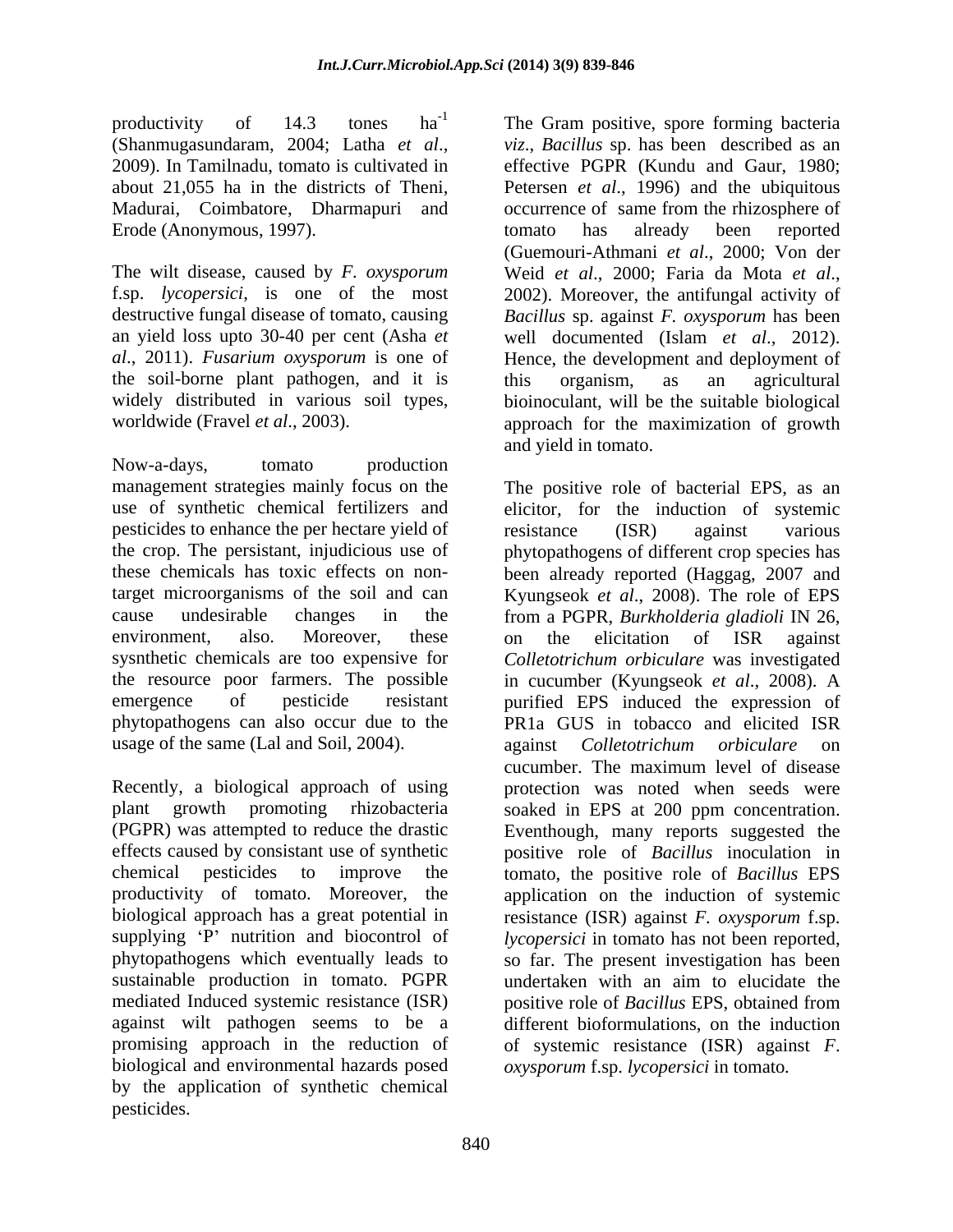## **Preparation of inoculum**

The efficient isolate of *Bacillus viz*., BS-4 collected from the rhizosphere of tomato var. PKM-1 grown at Rasipuram, was used in the present study. The *Bacillus* isolate was grown in nutrient broth in a shaking

Then, the medium was centrifuged at  $5000 \times$ g for 10 min to harvest the log phase cells and the pellets washed three times with 0.1 M phosphate buffer (pH 6.8). Finally, the Per cent aggregation =  $\frac{OD_1OD_5}{OD_1} \times 100$ cells were suspended in the same buffer to a cell concentration of  $1 \times 10^7$  CFU/mL by<br>measuring the OD at 420 nm and used as measuring the OD at 420 nm and used as mechanical dispersion and  $OD_s = OD$  of

The different bioformulations of *Bacillus* cells *viz*., natural biofloc and artificial biofloc was prepared according to Dinakar,

ISR inducing chemicals *viz*., salicylic acid, jasmonic acid and azibenzolar (Hi media, India) at a level of 0.01 per cent

The following plant seed materials namely,  $\overrightarrow{Faculty}$  of Agriculture, Annamalai *Moringa oleifera*, *Strychnos potatorum*, *Allium cepa*, *Sappindus emaginatus* and *Aestracantha longifolia* were collected,

The seed powder is mixed with sterile water to form paste and then diluted to required

### **Materials and Methods Quantitative estimation of bioflocculation (Madi and Henis, 1989)**

bath at  $30 \pm 2^{\circ}$ C for 24 hr (Chen *et al.*, measured in spectronic-20 colorimeter at 420 nm. The flocs were then mechanically The natural and artificial *Bacillus* biofloc was prepared according to Dinakar, 2010. After the incubation period, the aggregates settled at the bottom of the flask while most of the free cells remained in suspension. The supernatant was sampled and its turbidity measured in spectronic-20 colorimeter at 420 nm. The flocs were then mechanically dispersed by treatment in a tissue homogeniser for 1 min and the total OD was measured. Per cent aggregation was calculated as follows:

> $OD<sub>1</sub>$  $\frac{\text{OD}_{\iota} \text{OD}_{\mathbf{s}}}{\text{OD}_{\iota}} \times 100$  $t^{OD_s}$   $\mathbf{v}100$

<sup>7</sup> CFU/mL by  $\overline{W}$  where  $\overline{OD}$  = total optical density after inoculum. supernatant after aggregate had settled. Where  $OD_t = total$  optical density after

### **Preparation of** *Bacillus* **biofloc Effect of different bioformulations of**  *Bacillus* **cells on** *F. oxysporum* **f.sp.**  *lycopersici* **incidence**

2010. study the effect of *Bacillus* EPS, obtained **Preparation of ISR inducing chemicals** vegetative cells, natural biofloc and artificial concentration were used. *lycopersici*). The study was conducted **Preparation of plant seed extract** with tomato cultivar PKM-1 at the A pot culture experiment was conducted to from different biofomulations viz., vegetative cells, natural biofloc and artificial biofloc together with challenge inoculation of *F. oxysporum* f.sp. *lycopersici* on the maximization of ISR mediated biocontrol against wilt disease (*F. oxysporum* f.sp. during December 2013 to Febraury 2014 polyhouse, Department of Microbiology, Faculty of Agriculture, Annamalai University, Annamalai Nagar, India.

crushed and sieved  $(0.8 \text{ mm mesh})$ .  $12$ " size were filled with 45 kg of tomato strength (5% level concentration). 30 min in the *Bacillus* EPS, obtained fromRectangular cement pots with  $18" \times 12" \times$ field soil flooded with water for 2 days and brought into fine puddle condition. Seeds of the tomato variety PKM-1 were soaked for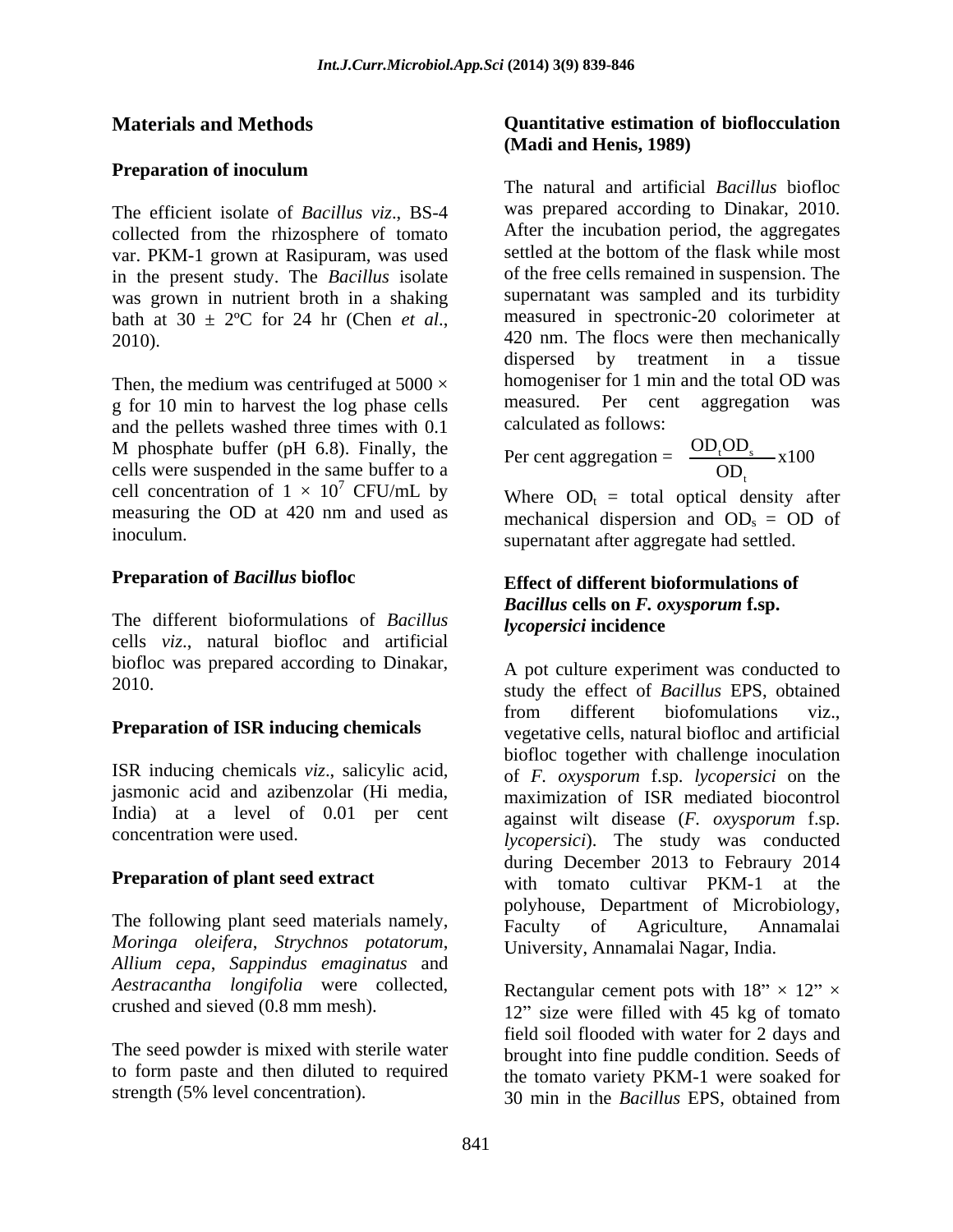different bioformulations and the experiment 7: 26-50% and 9: > 51% leaf area infected) following were the treatments: T1-Control, T2-EPS obtained from vegetative cells, T3- EPS obtained from natural biofloc and T4-<br>Results and Discussion EPS obtained from artificial biofloc.

During the experimental period, the annual<br>mean minimum and the maximum different bioformulations viz vegetative mean minimum and the maximum different bioformulations viz vegetative temperature of experimental area is 25ºC cells, natural biofloc and artificial biofloc on and 39ºC and the mean highest and lowest humidity were 96 and 78 per cent incidence in tomato was studied under *in* respectively. The mean annual rainfall of

# **Challenge inoculation of tomato plant**

*F. oxysporum* f.sp. *lycopersici* (provided by Dept. of Plant Pathology, Annamalai University) was maintained in Potato Dextrose Agar (PDA) medium and used for the challenge inoculation purpose. Thick spore suspension of the same was prepared with sterile water from 10 day old culture medium and strained through double layer muslin cloth so as to get a free of conidia. The population was adjusted with the help of Haemocytometer and a spore suspension with optimum spore concentration  $(50,000$ <br>spore's mL<sup>-1</sup>) was prepared.

Then, the spore suspension was added with few drops of Tween-80 which increased the adherence capacity of the spores and acts as a sticker. The spraying of spore suspension was done under proper humid condition. Control plants were also sprayed with sterile<br>Burkholderria gladioli IN-26 against

After one week of challenge inoculation, the treatment following the score chart 0-9 scale (0: healthy; 1: 1-5%; 3: 6-10%; 5: 11-25%;

was arranged in randomized block design proposed by Ramakrishnan *et al*. (1971). (RBD) with three replications and the The statistical analysis was carried out 7: 26-50% and 9: >51% leaf area infected) according to Gomez and Gomez (1984).

# **Results and Discussion**

this area is 1100 mm. different treatments, the EPS obtained from with *F. oxysporum* f.sp. *lycopersici* followed by the EPS application obtained The inoculation effect of *Bacillus* exopolysaccharides (EPS), obtained from different bioformulations *viz*., vegetative *F. oxysporum* f.sp. *lycopersici* disease *vitro* condition (Table-1). Among the natural biofloc of *Bacillus* reduced the wilt disease incidence of tomato to a higher level from artificial biofloc and vegetative cells. The *Bacillus* biofloc (natural) was found to record the lowest incidence of *F. oxysporum* f.sp. *lycopersici* (17.45%) followed by the artificial biofloc and vegetative cells.

maintained in Potato Dextrose Agar (PDA) from natural biofloc *viz*., 100, 200, 300 ppm spore's  $mL^{-1}$ ) was prepared. concentration, could effectively reduced the  $\frac{1}{1}$  we reported The study on the optimization of different concentrations of purified EPS, obtained on the wilt disease incidence in tomato was studied under *in vitro* condition (Table-2). The results of the present study clearly revealed that the application of EPS, obtained from natural biofloc at 200 ppm wilt disease incidence to a higher level followed by other concentrations *viz*., 300 and 100 ppm.

distilled water. *Colletotrichum orbiculare* in cucumber and wilt disease incidence was recorded in each *Colletotrichum orbiculare* in cucumber. Kyungseok *et al*. (2008) studied the different concentrations of purified EPS of *Burkholderria gladioli* IN-26 against optimized that 200 ppm of the same as effective concentration for the biocontrol of However, there was no earlier reports regarding the elicitor effect of *Bacillus* EPS,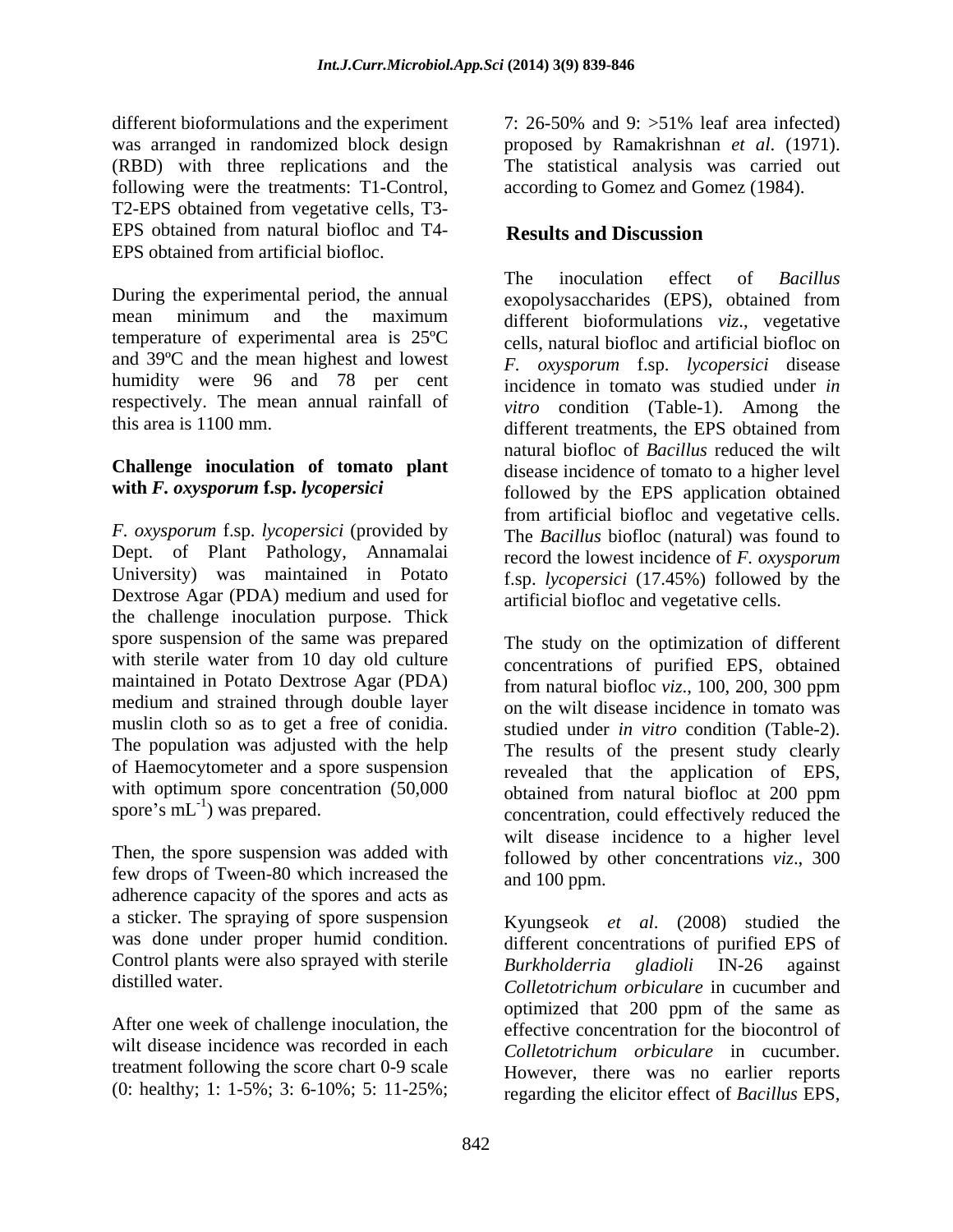at different concentrations, available against could be optimized for the effective *F. oxysporum* f.sp. *lycopersici* in tomato. biocontrol of *F. oxysporum* f.sp. *lycopersici* The results of the present study clearly incidence in tomato and the subject needs revealed that the application of *Bacillus*EPS obtained from natural biofloc at 200 ppm

biocontrol of *F. oxysporum* f.sp. *lycopersici* incidence in tomato and the subject needs further elaborate research.

**Table.1** Effect of *Bacillus* EPS, obtained from different bioformulations on *F*. *oxysporum* f.sp. *lycopersici\*\** incidence in tomato

| <b>Treatment</b>                | Percentage of disease incidence <sup>ab</sup> |
|---------------------------------|-----------------------------------------------|
| Control                         | $82.33 \pm 0.34$                              |
| <b>Bacillus EPS</b>             | $34.23 \pm 0.23$                              |
| (Vegetative cells)*             |                                               |
| <i>Bacillus</i> EPS (natural    | $17.45 \pm 0.29$                              |
| biofloc $)^*$                   |                                               |
| <b>Bacillus EPS</b> (artificial | $19.86 \pm 0.27$                              |
| $biofloc)*$                     |                                               |

\*\* - Wilt disease incidence in tomato was estimated according to Ramakrishnan *et al*. (1971).

\* - *Bacillus* EPS collected from different bioformulations as described by Kyungseok *et al*. (2008). a - Values are mean of three replications  $\pm$  SD.

b - Values followed by different letters are significantly differed at 5% level according to student 't' test.

**Table.2** Application effect of *Bacillus* EPS\*, obtained from natural biofloc at different concentrations, on wilt disease\*\* incidence in tomato

| <b>Treatment</b>             | <b>Concentration</b><br>of EPS (ppm) | Disease incidence <sup>ab</sup><br>(%) | <b>Statistics</b> |
|------------------------------|--------------------------------------|----------------------------------------|-------------------|
| Control                      |                                      | $82.33 \pm 0.34$                       |                   |
|                              |                                      |                                        |                   |
|                              | 100                                  | $12.84 \pm 0.12$                       |                   |
| <b>Bacillus EPS</b> (natural | 200                                  | $11.04 \pm 0.11$                       |                   |
| biofloc)                     | 300                                  | $11.90 \pm 0.13$                       |                   |

\*\* - Wilt disease incidence in tomato was estimated according to Ramakrishnan *et al*. (1971).

\* - *Bacillus* EPS collected from different bioformulations as described by Kyungseok *et al*. (2008).

a - Values are mean of three replications  $\pm$  SD.

b - Values followed by different letters are significantly differed at 5% level according to student 't' test.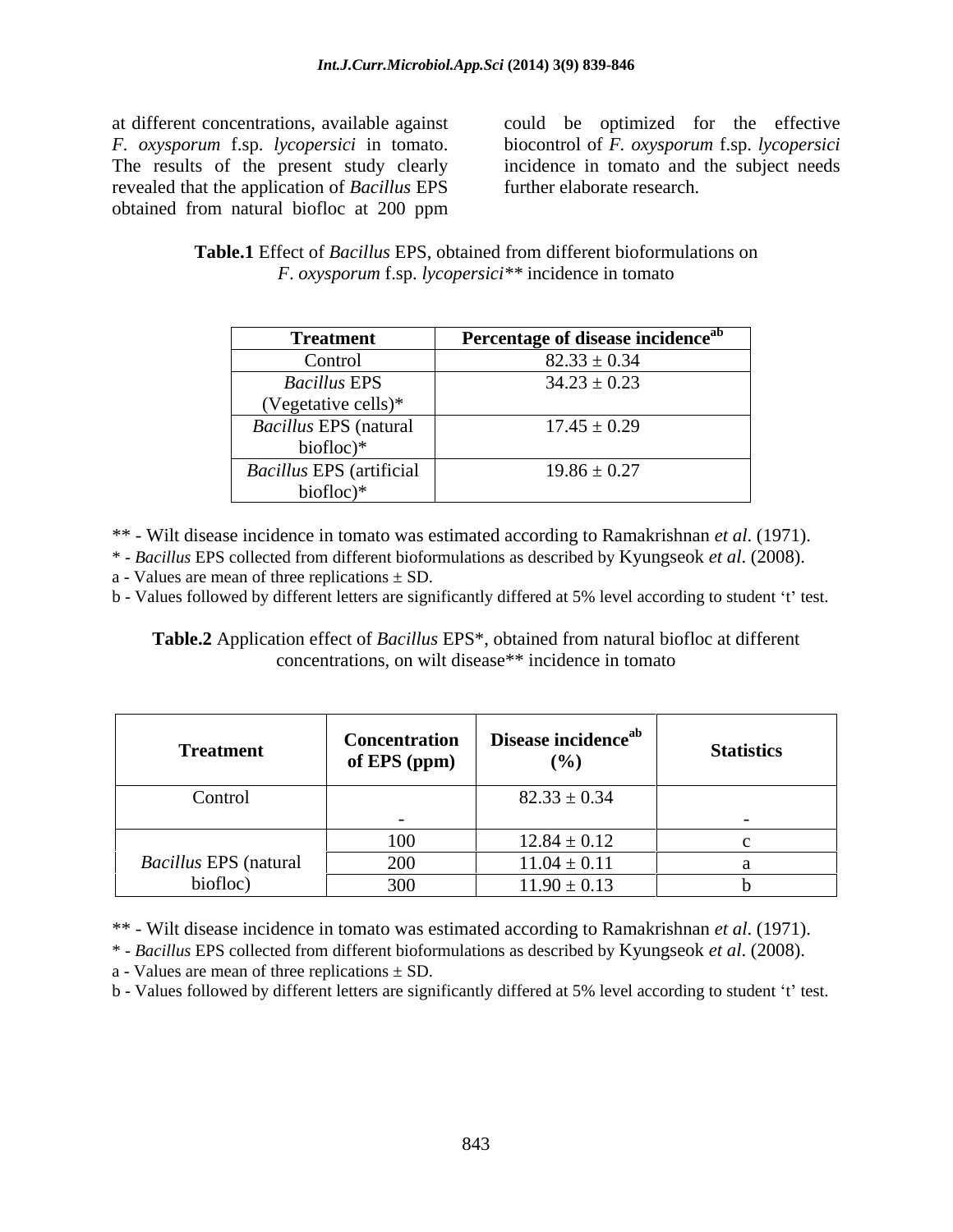| <b>Treatment</b>                  | Plant Height (cm)** | Disease Incidence (%) <sup>ab</sup> |
|-----------------------------------|---------------------|-------------------------------------|
| Control                           | $9.05 \pm 1.01$     | $72.35 \pm 1.50$                    |
| ISR inducing chemical*            |                     |                                     |
| Salicylic acid                    | $9.15 \pm 0.11$     | $21.00 \pm 1.32$                    |
| Jasmonic acid                     | $9.10 \pm 0.14$     | $25.00 \pm 1.15$                    |
| Azibenzolar                       | $9.09 \pm 0.45$     | $25.33 \pm 1.18$                    |
| Bacillus EPS (natural<br>biofloc) | $16.50 \pm 0.21$    | $15.66 \pm 0.45$                    |

**Table.3** Response of *Bacillus* EPS\*\*\* and ISR inducing chemicals on the maximization of growth and wilt disease incidence (*F*. *oxysporum* f.sp. *lycopersici*) in tomato

\* - ISR inducing chemicals at 0.075% concentration as per Maurhofer *et al*., 1994.

 $**$  - 10<sup>th</sup> DAS.

\*\*\* - *Bacillus* EPS collected from natural biofloc bioformulations as described by Kyungseok *et al*. (2008) and used at 200 ppm concentration.

a - Values are mean of three replications  $\pm$  SD.

b - Values followed by different letters are significantly differed at 5% level according to student 't' test.

The inoculation effect of the purified EPS plant. The results of the present study of *Bacillus*, obtained from natural bioflocs clearly suggested the dual role of *Bacillus* at 200 ppm level and ISR inducing EPS on the augmentation of growth of the chemicals, *viz*., salicylic acid, jasmonic acid and azibenzolar on thegrowth and *F.*  disease incidence whereas the application *oxysporum* f.sp. *lycopersici* disease incidence in tomato was studied under pot reduction in wilt disease incidence alone. culture condition (Table-3). It was Usharani (2005) reported the observed that the EPS application of phytostimulatory and biocontrol effect of *Bacillus* was found to maximize the plant height and reduced the wilt disease *Pyricularia oryzae* in lowland rice. Bahat incidence in tomato var. PKM-1 to a Samet *et al*. (2004) reported the higher level when compared to the phytostimulatory effect of *Azospirillum* application of ISR inducing chemicals alone. Eventhough, the application of ISR study clearly revealed the dual role inducing chemicals was also found to (Phytostimulatory and biocontrol) of reduce wilt disease incidence, as in the *Bacillus* EPS on tomato and in conformity case of purified EPS of *Bacillus*, but did not augment the growth of the tomato

host plant as well as the reduction in wilt of ISR inducing chemicals confined with Usharani (2005) reported the *Pseudomonas fluorescens* against EPS on wheat. The results of the present with the earlier findings of Bahat-Samet *et al*. (2004) and Usharani (2005).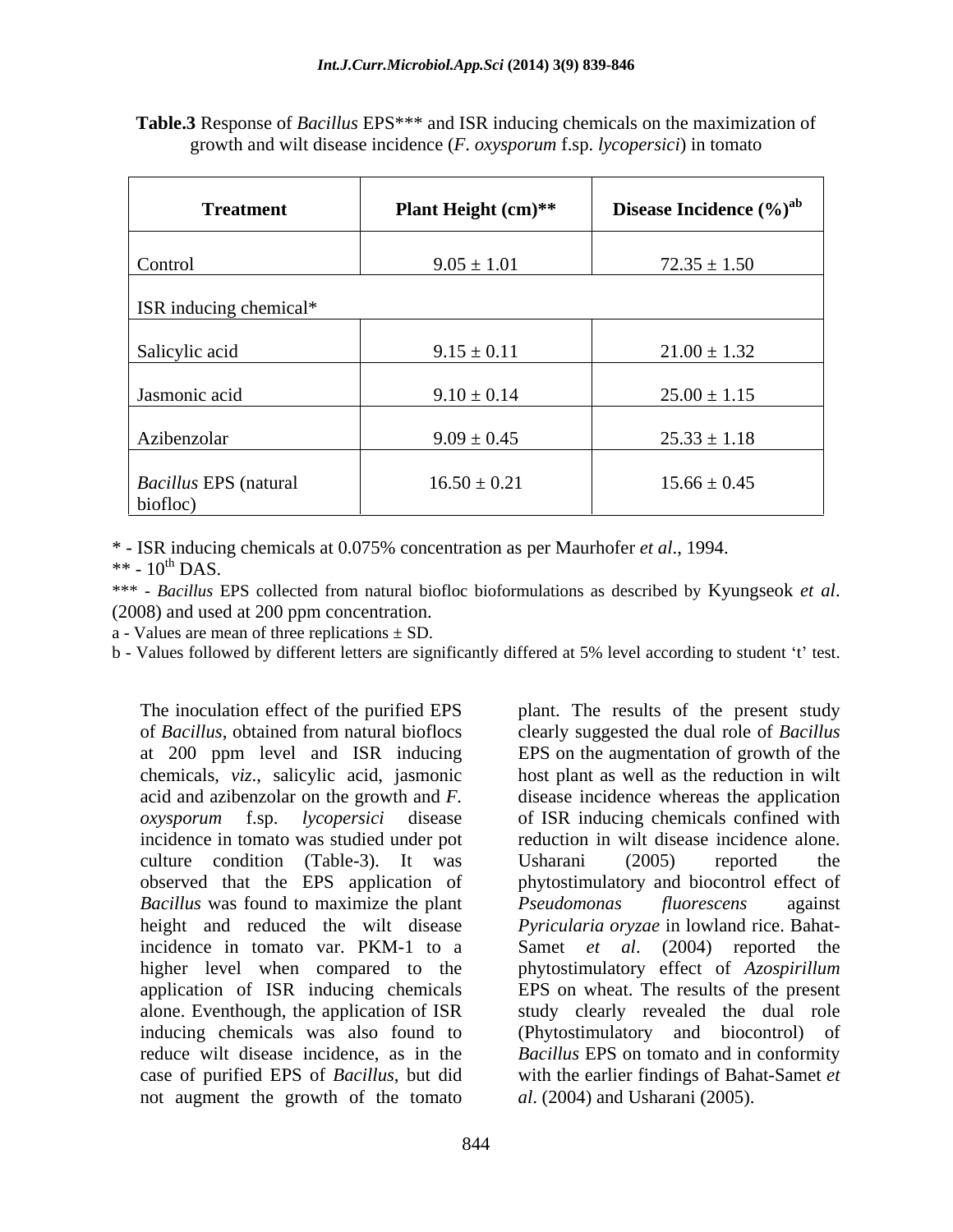- of Horticultural and Plantation crops.
- Asha, B.B., S. Chandra Nayaka, A.C. Udaya Shankar, C. Srinivas, S.R. Niranjana, 2011. Biological control of *F. oxysporum* f.sp. lycopersici Microbiology Research, 2: pp- 79-
- Bahat-Samet, E., S. Castro-Sowinski, and extra cellular polysaccharide plays a
- Chen, F., M. Wang, Y. Zheng, J. Luo, X. compounds from Bacillus subtilis C9 changes of plant defense enzyme and<br>
mhytohormone in biocontrol of  $40(1)$ : 59-66. phytohormone in biocontrol of
- Dinakar, S. 2010. Studies on the potato crop. Curr. Sci., 48: 159. condition. Ph.D thesis. Annamalai
- Faria da Mota, F., A. Nobrega, I.E. Marriel, E. Paiva, L. Seldin, 2002. Genetic diversity of *Paenibacillus* 1623-1627. maize (*Zea mays*) planted in Cerrado **Antimicrobial** soil. Appl. Soil. Ecol., 20: 119-132.
- Fravel, D., C. Olivain, and C. Alabouvette,<br>
2003. *Fusarium oxysporum* and it's mixtures of PGPR strains and 493-502.
- **References** Gomez, K.A and A.A. Gomez, 1984. Anonymous, 1997. Hort. Stat., Directorate research, John Wiley and Sons, New Statistical procedures for agricultural research, John Wiley and Sons, New York, USA. p, 20-29.
	- Chennai. Pp:126. **Guemouri Athmani, S., O. Berge, M.** causing wilt of tomato by (*Triticum durum*) in Algerian Soils. *Pseudomonas* flourescens, Eur. J. Soil. Biol., 36: 149-159. Bourrain, P. Mavingui. J.M. Thiery, T. Bhatnagar and T. Heulin, 2000. Diversity of *Penibacillus polymyxa* the rhizosphere of Wheat
	- International Journal of Haggag, W.M. 2007. Colonization of 84. *Paenibacilus polymyxa* on peanut Y. Okon, 2004. Arabinose content of against crown rot disease. Afr. J. exopolysaccharide-producing for enhancing resistance Biotechnol., 6: 961-969.
	- role in cell aggregation of Islam, M.R., Y.T. Jeong, Y.S. Lee and *Azospirillum brasilense*. FEMS Microbiol. Lett., 237: 195-203. identification of antifungal Yang, X. Wang, 2010. Quantitative inhibiting the growth of plant changes of plant defense enzyme and pathogenic fungi. Mycobiology, C.H. Song, 2012. Isolation and identification of antifungal compounds from *Bacillus subtilis* C9 inhibiting the growth of plant pathogenic fungi. Mycobiology,  $40(1)$ : 59-66.
	- Cucumber *Fusarium* wilt by *Bacillus subtilis* B579. World J. Mirobiol. of phosphobacteria on yield and Biotechnol., 26: 675-684. by phosphate uptake by Kundu, B.S., and A.C. Gaur, 1980. Effects phosphate uptake by potato crop. Curr. Sci., 48: 159.
	- functional components of Kyungseok, P., J.W. Kloepper, and C.M. *Azospirillum* bioflocculation and the Ryu, 2008. Rhizobacterial significance of bioproduct in exopolysaccharides elicit induced augmenting rice-*Azospirillum* resistance on cucumber. J. rhizobiocoenosis under upland Microbiol. Biotechnol., 18: 1095- Ryu, 2008. Rhizobacterial resistance on cucumber. J. 1100.
	- University. Lal, R and C. Soil, 2004. Sequestration impacts on global climatic change and food security, Science, 304: 1623-1627.
	- *polymyxa* population isolated from the rhizosphere of four cultivars of **Example 18 Prakasam**, R. Samiyappan, 2009.<br>
	maize (Zea mays) planted in Cerrado **Antimicrobial** activity of plant 2003. *Fusarium oxysporum* and it's mixtures of PGPR strains and biocontrol, New Phytology, 157: <br>
	2immu leaf extract against<br> *Alternaria solani*. Biological Latha, P., T. Anand, N. Ragupathi, V. Prakasam, R. Samiyappan, 2009. Antimicrobial activity of plant extracts and induction of systemic resistance in tomato plants by mixtures of PGPR strains and Zimmu leaf extract against *Alternaria solani*. Biological